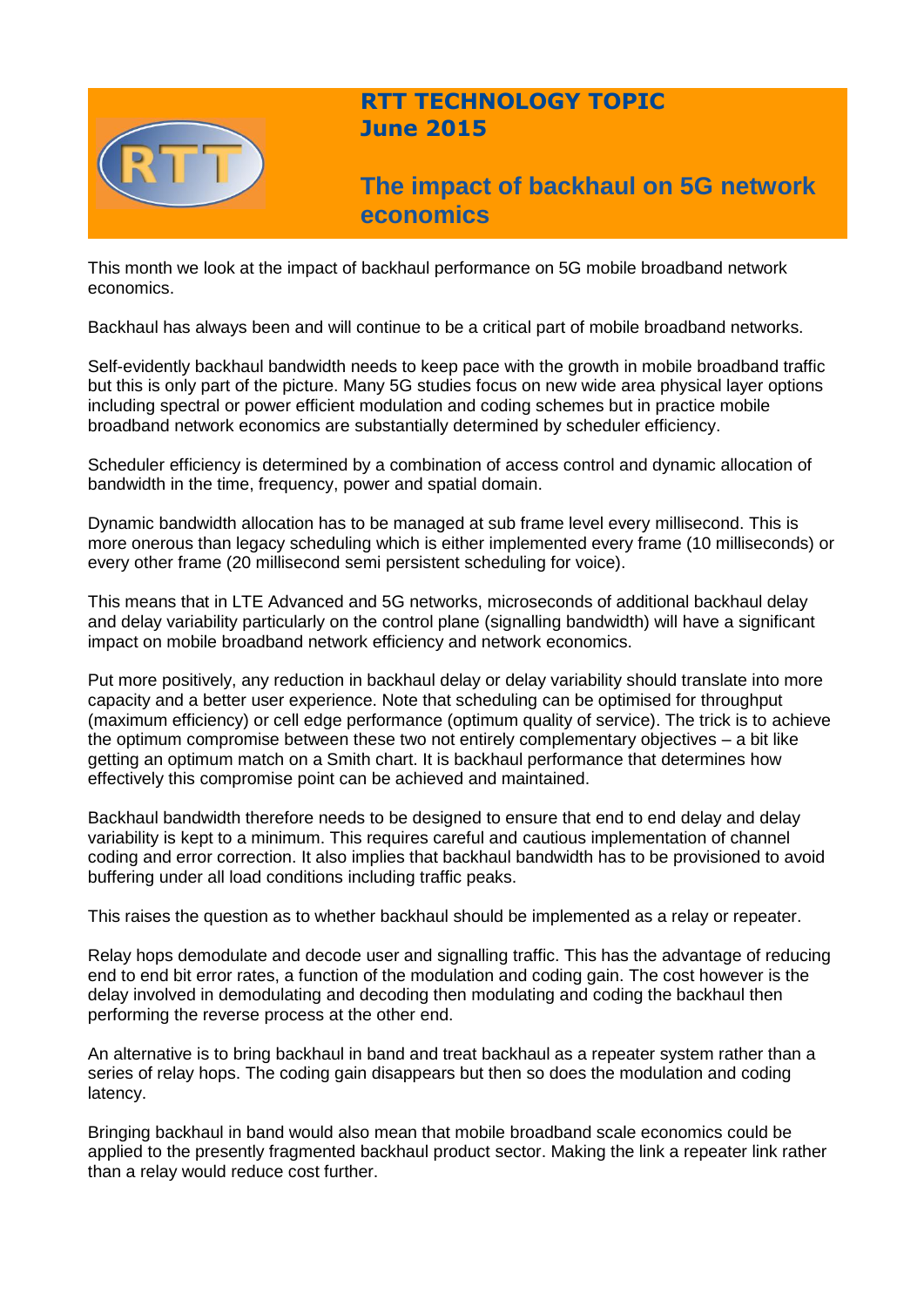The combination of lower cost hardware and the performance gain that this would achieve though improved scheduler efficiency might be exactly what 5G needs to become economically viable.

Earlier technology topics this year have looked at the emerging band plan options for 5G including allocations in the Centimetre Band (between 3 GHz and 30 GHz) and Millimetre band (30 to 300 GHz).

These allocations will either overlap or be directly adjacent to other radio systems including point to point and point to multipoint backhaul.

The industry has two choices. Either there can be endless disputes as to whether or how existing fixed wireless and backhaul bandwidth should or could be repurposed for mobile broadband or there could be a sensible debate as to whether a co sharing and integration model could deliver technical and commercial gain to all involved parties.

### **Read on**

Backhaul band allocations are every bit as complicated as LTE band allocations. The Metre band (300 MHz to 3 GHz) includes 1.4 GHz licensed links using Yagi antennas to provide terrestrial DAB and utility point to point and smart grid connectivity. The 2.4 GHz ISM band is also used, co sharing with Wi Fi.

The Centimetre band includes unlicensed point to point in the 5 GHz Wi Fi band and licensed bands at 11,13,15,18, 23, 26 and 28 GHz.

The Millimetre band includes unlicensed point to point in the 60 GHz Wi Fi band and licensed or lightly licensed bands at 32 GHz, 38 GHz, 40 GHz, 42 GHz,45 GHz, 52 GHz, 55 GHz, 65 GHz,70 GHz (the 71-76 GHz band), 80 GHz(the 81-86 GHz band) and 90 GHz (92-95 GHz).

These bands are allocated on a country by country basis with little regional harmonisation either in terms of band plan or physical layer implementation.

In the Metre band, a 1.4 GHz link would typically use 32 level QAM producing a peak throughput of 9 Mbps per 3.5 MHz channel within a 24 MHz pass band.

In the Centimetre band, licensed link equipment at 28 GHz might typically use 512 QAM to deliver 400 mbps peak throughput though a 56 MHz channel with 38 dBi of gain from a dish antenna.

In the Millimetre band, licensed link equipment at 38 GHz would typically use a 28 MHz channel with 1024 QAM to give a gross bit rate of 250 Mbps per channel with channel aggregation (for example to 56 MHz) to support 500 mbps. Higher antenna gain (>50 dBi) helps the link budget.

A 42 GHz or 70 to 80 GHz band might typically be implemented with 112 or 250 MHz spacing. A single 112 MHz channel at 42 GHz should support a gross bit rate of 1 gbps using 1024 QAM modulation. A 70 or 80 GHz link could have four x 250 MHz channels aggregated together – one GHz of bandwidth supporting one gbps of data throughput.

Small cell backhaul today has a typical peak bandwidth requirement of 100 to 200 mbps. The general assumption is that this will increase to around 1 gbps for LTE-A/Wi Fi backhaul. This order of magnitude increase might seem scary but should be supportable on the basis of the combination of additional band allocations and higher order 2048 QAM and 4096 QAM modulation schemes.

Meeting latency budgets may however be trickier.

4G and 5G mobile broadband networks are increasingly dependent on link adaption mechanisms to achieve scheduler efficiency. From an operator perspective, scheduler efficiency is a proxy for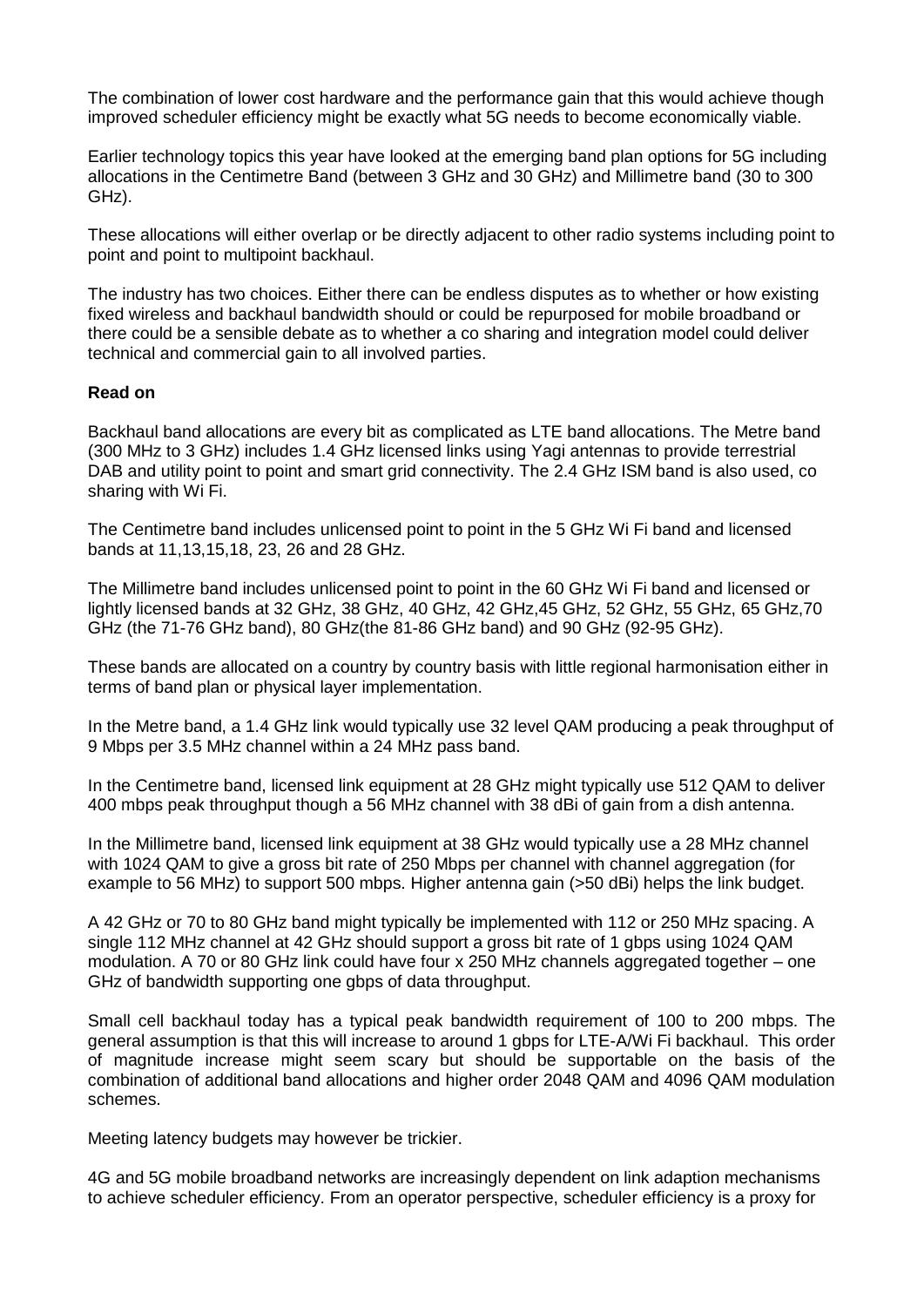cell spectral efficiency. From a user perspective; the scheduler also has to deliver acceptable cell edge performance. Achieving these conflicting objectives is dependent on close control of the feedback mechanisms that determine admission control.

In HSDPA, the scheduler allocates time domain and code domain resources but always occupies the full (5 MHz) channel bandwidth.

In LTE, admission control is also performed in the frequency domain implemented at resource block level. A resource block is 12 X 15 KHz sub carriers giving a resource block bandwidth of 180 KHz. In the time domain, the basic frame length within LTE is 10 milliseconds. Voice is supported with semi persistent scheduling every 20 milliseconds but from Release 10 onwards, data is scheduled at each one millisecond sub frame with additional scheduling possible at each of the two slots (0.5 milliseconds) within the sub frame. The dynamic allocation of resource blocks is usually described as frequency domain scheduling but is in practice a combination of frequency domain and time domain bandwidth allocation.

Interference management in the time domain is implemented at sub frame level.

In the frequency domain, resource block sub carriers can be allocated on the basis of channel quality (channel dependent scheduling) or can be chosen to minimize interference to other users or adjacent radio systems; reduction of OOB emissions is an example.

Interference management is implemented in the code domain with orthogonal cover codes to support different layers of spatial multiplexing and to discriminate between different terminals shared on the same resource within a cell or in neighbouring cells.

Interference management in the power domain remains an open debate, at least for 5G networks.

Close control of transmit power from user devices has been a fundamental part of cellular voice network design for over 30 years. The principle is that mobile devices should never use more power than needed to overcome path loss. This has been an effective way to manage interference and has generally helped increase user battery life.

Schedulers now have the option of operating devices at a fixed power output and changing the amount of available resource block bandwidth to accommodate variable traffic rates.

Alternatively physically and spectrally efficient user devices can be run at different power levels with interference cancelled out by using successive interference cancellation at the e Node B. This is usually described as non-orthogonal multiple access (NOMA).

Last but not least, interference can be managed in the spatial domain by the use of antenna beam forming combined with various options of transmit diversity and spatial multiplexing.

Admission control decisions including frame by frame changes in coding and modulation are made by groups of eNodeB's co sharing the information needed. The decisions include handover, load management, interference management and network and mobility optimisation. This is done over the X2 interface.

The legacy rule of thumb on end to end signalling delay is that 10 milliseconds round trip delay is acceptable and 5 milliseconds desirable.

This might be acceptable for Release 8 inter cell interference coordination which provides semi static coordination of resources every few seconds.

It is not adequate for LTE Advanced scheduling/beam forming which potentially requires the dynamic coordination of frequency, time, power and beam forming resources at sub frame level.